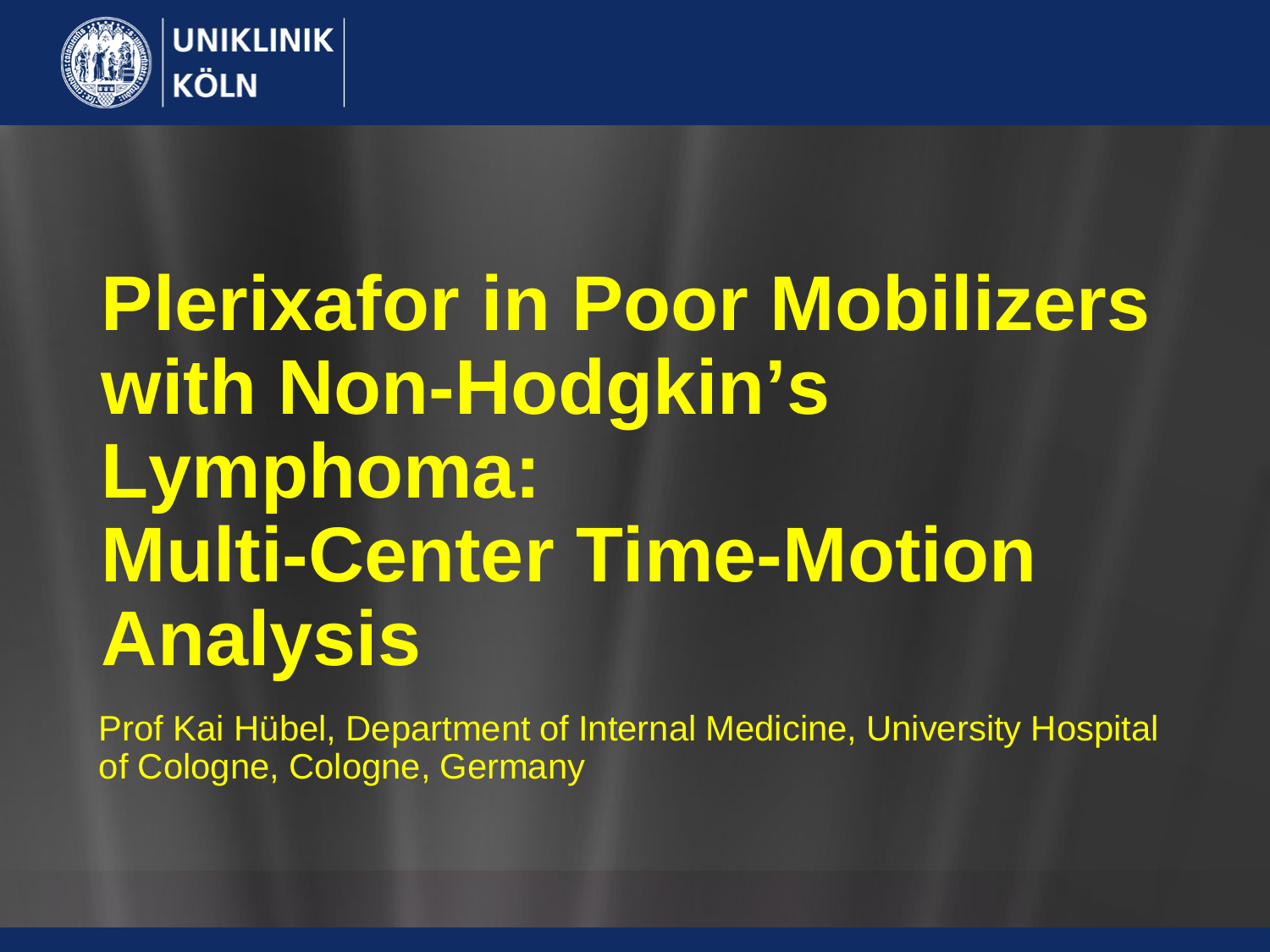

Prof. Mohamad Mohty, Department of Haematology, Saint-Antoine Hospital, Paris, France

Dr. Nabih Azar, Department of Haematology, Pitie-Salpetriere Hospital, Paris, France

Prof. Christian Chabannon, Institut Paoli-Calmettes, Centre Régional de Lutte Contre le Cancer Provence-Alpes-Côte d'Azur, Marseille, France

Prof. Steven Le Gouill, Service d'Hématologie, Centre Hospitalo-Universitaire Nantes, Nantes, France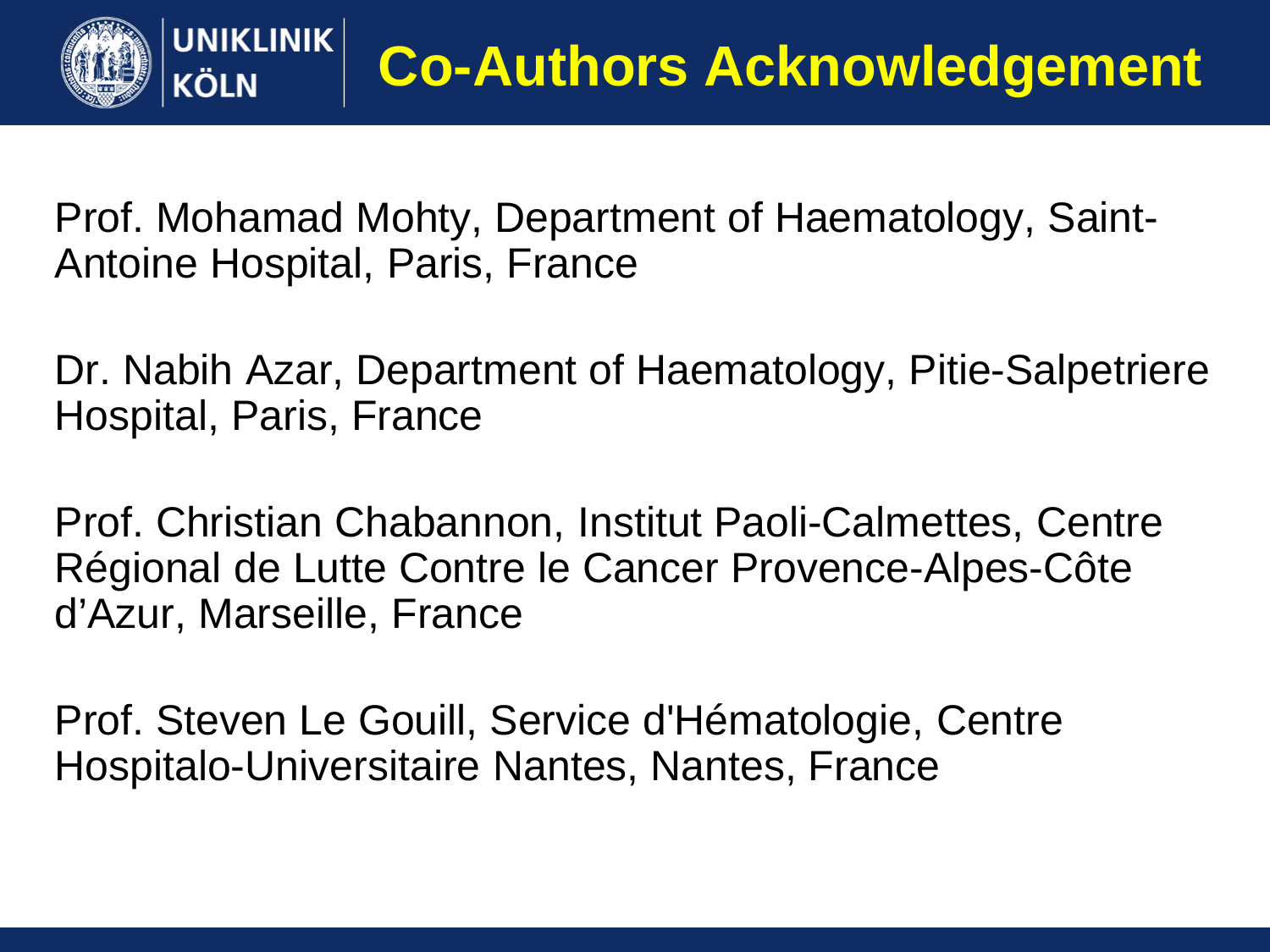

### **Background**

Autologous stem cell transplantation (ASCT) in conjunction with high-dose chemotherapy (HDCT) standard treatment approach for non-Hodgkin's lymphoma (NHL) not responding to initial therapy

Successful ASCT requires multiple intervention approach

- | Mobilization of peripheral blood stem cells (PBSC)
- PBSC collection (apheresis)
- Cell processing and cryopreservation
- | Conditioning chemotherapy
- **Reinfusion**

Insufficient PBSC mobilization directly associated with ASCT failure

• Granulocyte colony Stimulating Factor (G-CSF), with or without chemotherapy, now standard approach for PBSC mobilization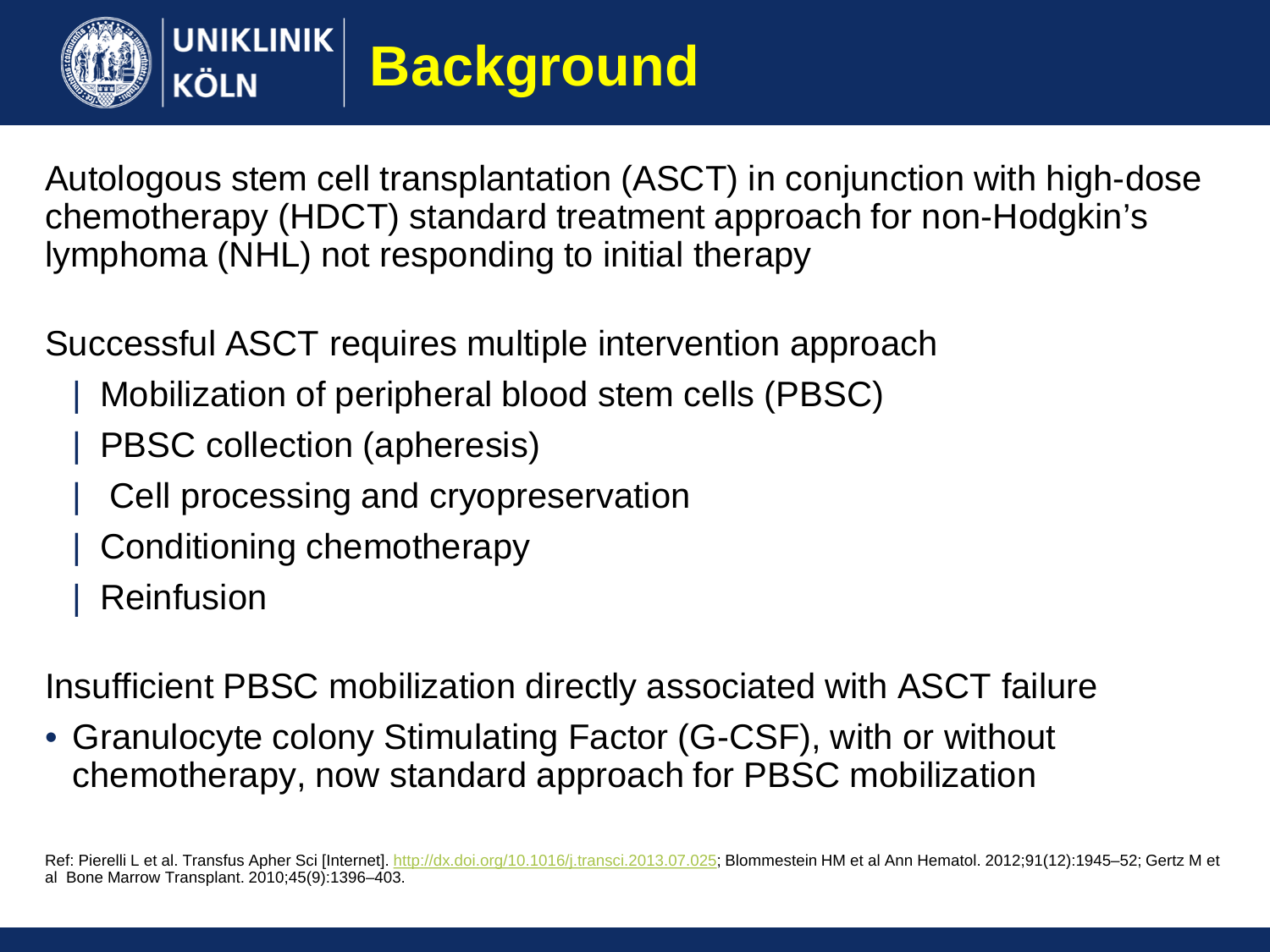

Apheresis initiated when peak CD34+ levels attained, typically:

- Day 4-5 of mobilization with G-CSF only or
- Day 8-12 with G-CSF/chemotherapy mobilization

To proceed to transplantation, generally accepted minimum CD34+ cell yield  $\geq 2 \times 10^6$ cells/kg (5) but most organizations target yield 4-5 x 106 CD34+ cell/kg

However, even when using G-CSF, 10%-25% of patients fail to obtain sufficient CD34+ cell yields to proceed to ASCT

• Poor mobilizers = poorer prognosis; typically require additional health care resources

To increase PBSC mobilization, plerixafor, a CXCR4 antagonist, in combination with G-CSF introduced into clinical use

• Shown to significantly increase number of peripheral CD34+ cells as compared to G-CSF alone & reducing rate of mobilization failure

Ref: Mohty M et al Bone Marrow Transplant. 2014;49(7):865–72. Stiff PJ et al. Biol Blood Marrow Transplant. Elsevier Ltd; 2011;17(8):1146–53. Gunn N, et al Biol Blood Marrow Transplant. 2003;9(10):643–8. Giralt S et al Biol Blood Marrow Transplant. Elsevier Ltd; 2014;20(3):295–308. Pavone V et al Bone Marrow Transplant. 2006;37(8):719–24.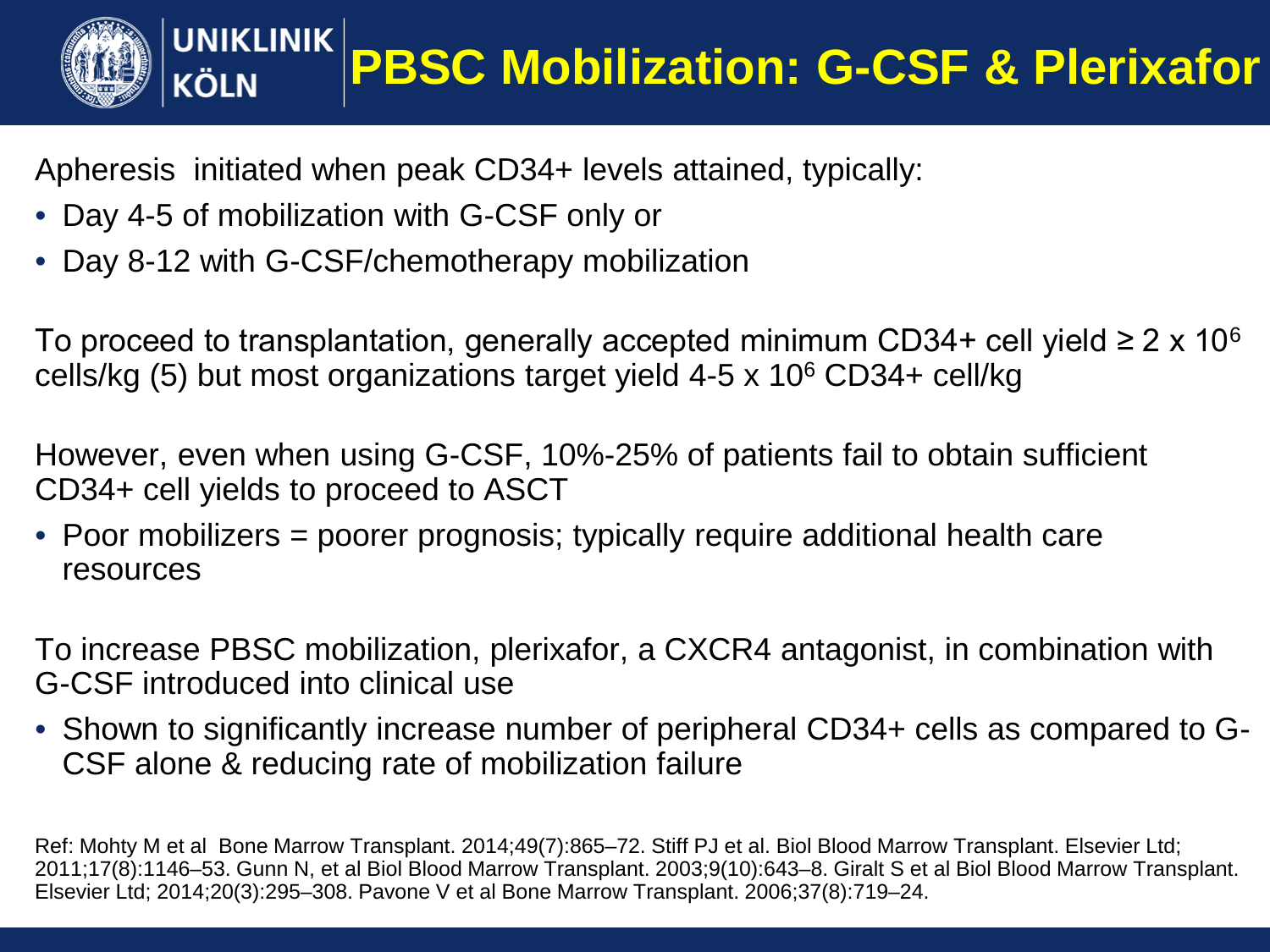

KÖLN

### **Poor Mobilization Associated with Significant Clinical & Cost Impact**

Mobilization therapies & apheresis contribute substantially to ASCT overall procedure costs

Transfusion with suboptimal CD34+ cell doses, typical with poor mobilizers, associated with:

- | Longer hospitalizations
- | Increased number PTL & RBC transfusions
- | Longer duration of anti-infective therapy

Studies support current recommendation use of plerixafor in poor mobilizers but do not address specific impact of plerixafor on poor mobilizers in terms of costs and time-effort spent on apheresis

Ref: Habannon C et al Leukemia. 2003;811–3. Schulman KA et al J Clin Oncol. 1999;17(4):1227–33; Sartor MM et al. Bone Marrow Transplant [Internet]. 2007. [http://www.ncbi.nlm.nih.gov/pubmed/17704793;](http://www.ncbi.nlm.nih.gov/pubmed/17704793) Wallington-Beddoe CT et al. Biol Blood Marrow Transplant [Internet]. Elsevier Ltd; 2009;15(11):1386–93.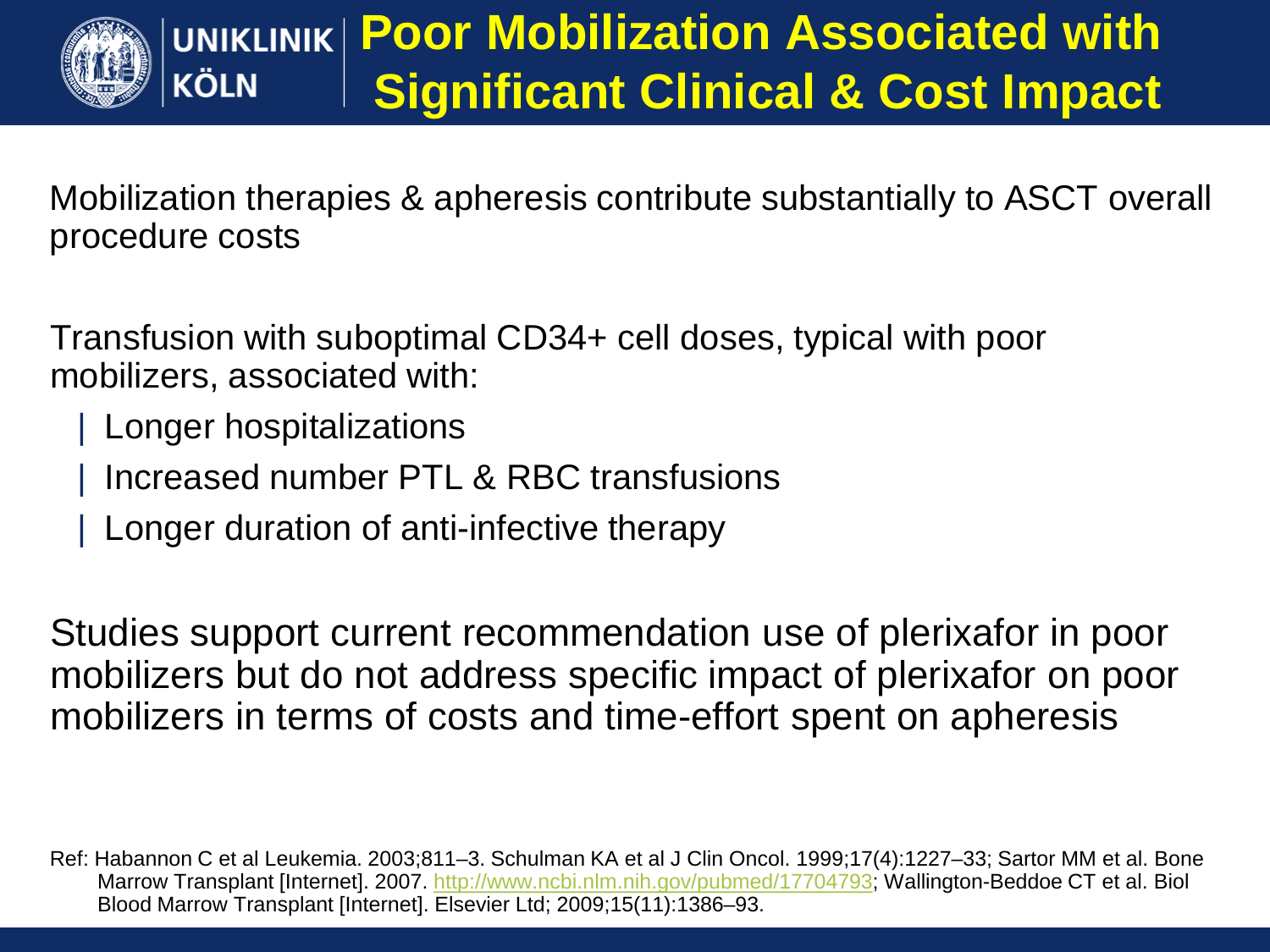

Multi-country, multi-center evaluation of resource utilization (resources, costs, time) associated with PBSC mobilization in management of NHL patients undergoing ASCT in era prior to and following approval of plerixafor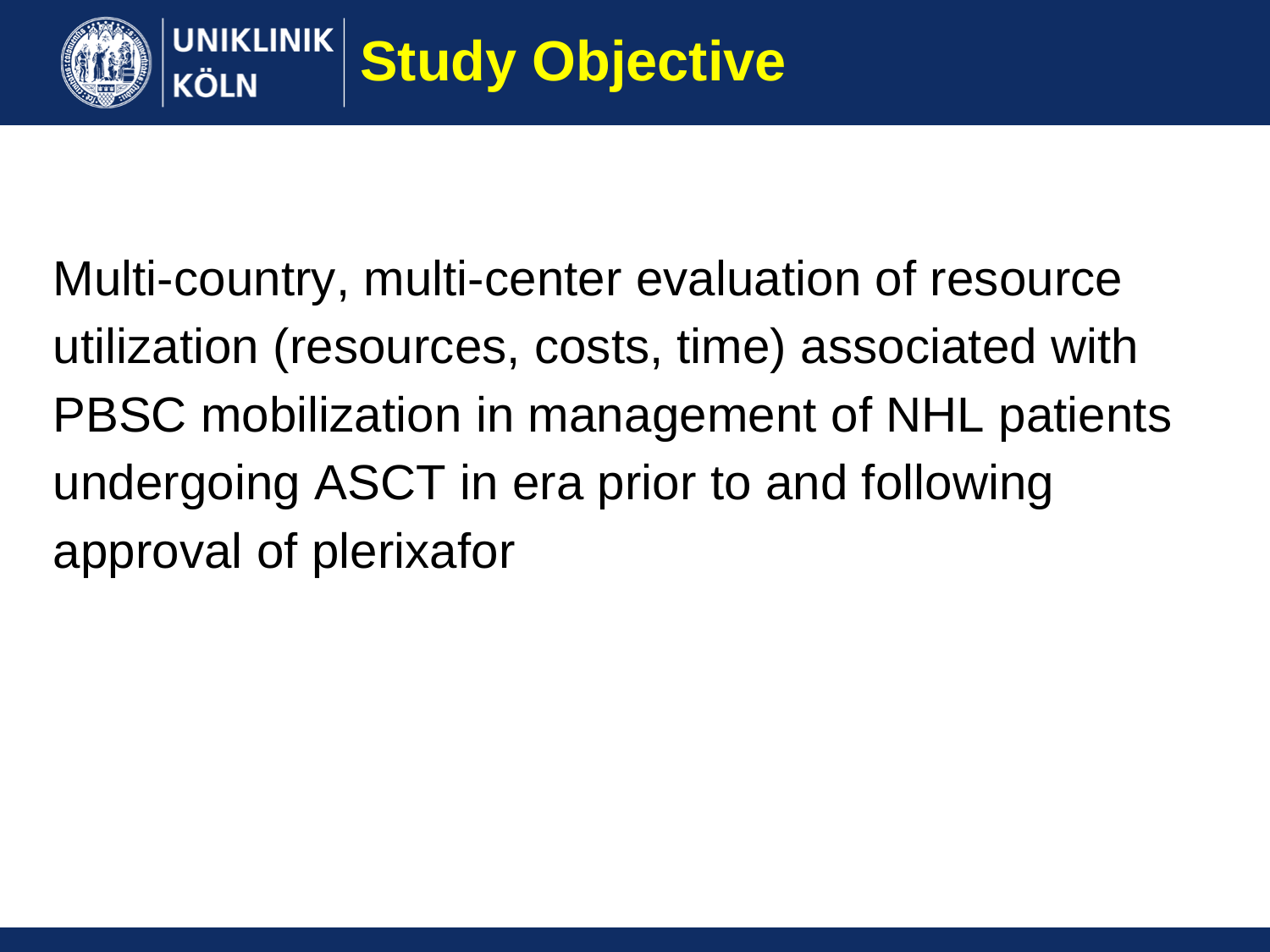

Non-interventional study, consisting of a retrospective and prospective components, in which patients were evenly divided between two eras:

- "Pre-P" era through June 1, 2009
- "P" era from July 1, 2010 onwards; respectively

Conducted at 10 European centers

• France, Italy, Germany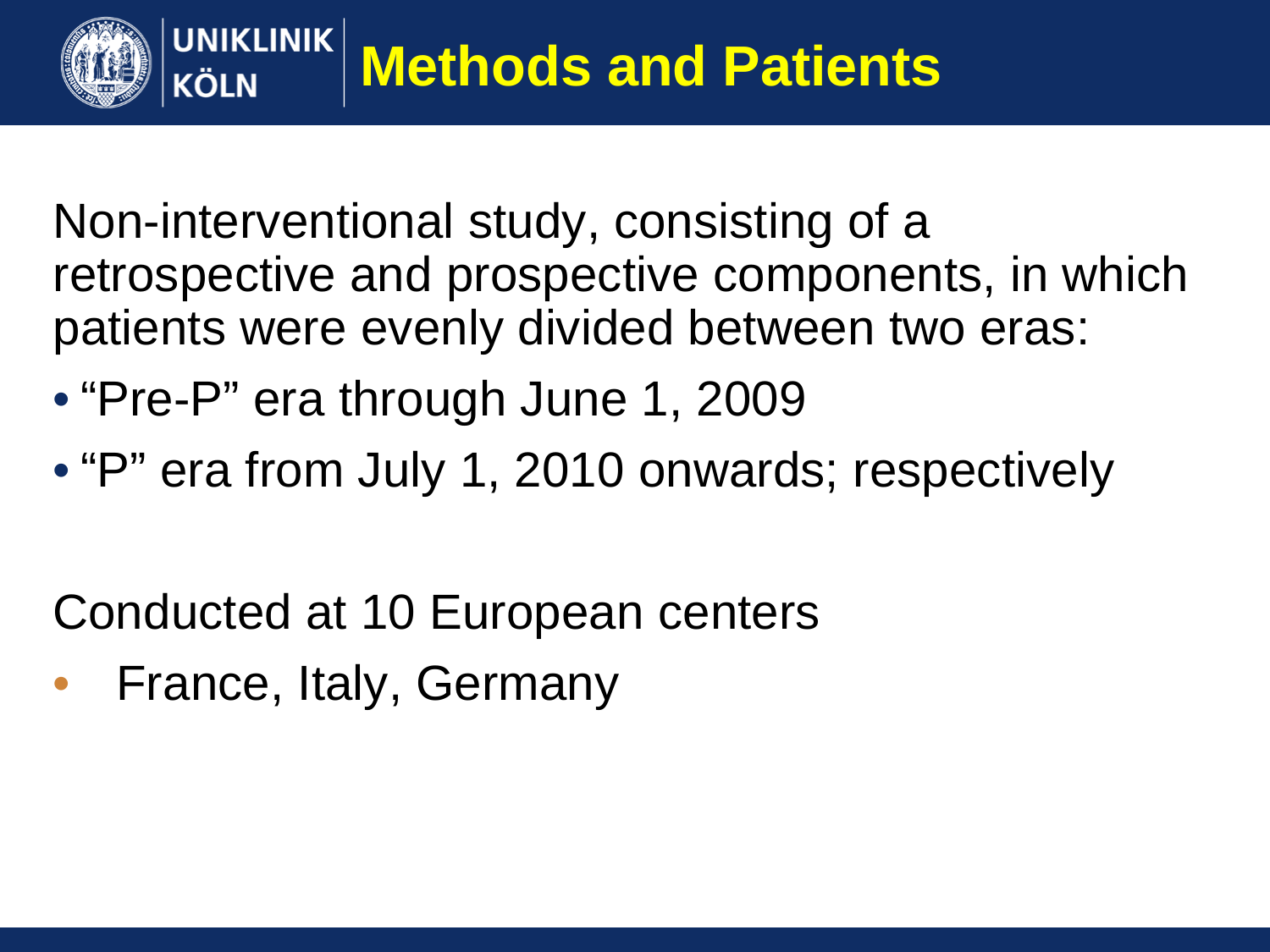

Patients  $\geq$ 18 years

Diagnosis of NHL and candidate for ASCT

Failed to achieve target CD34+ count > 20 cells/µL before or on first day of apheresis

• Focus on poor mobilizers, i.e. those with low CD34+ count, for whom plerixafor shown to increase CD34+ collection if used with conventional mobilization regimen

Patients with history of previous ASCT and/or diagnosis other than NHL excluded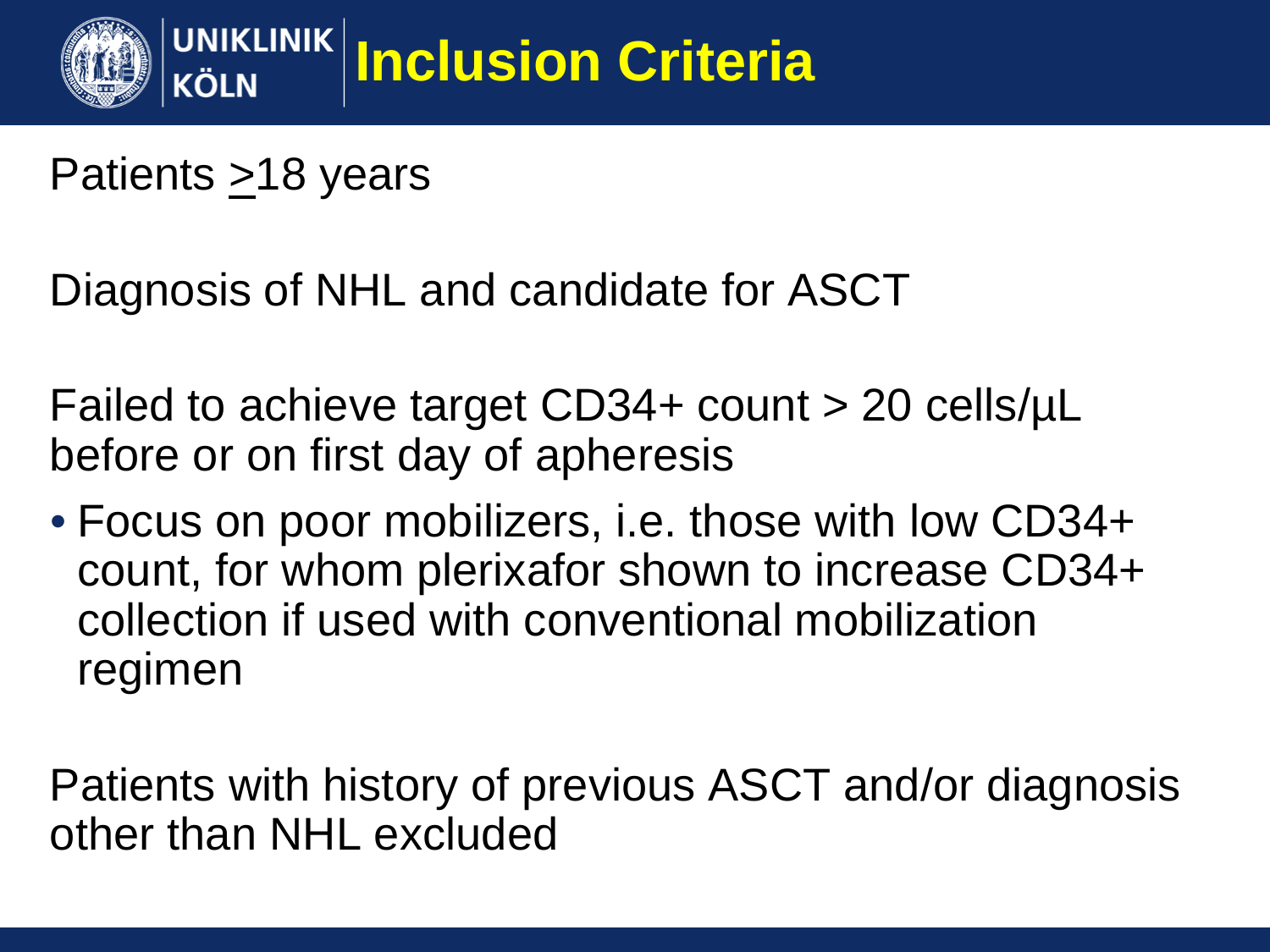

Retrospective Component (Pre-P era)

- Patient eligible for enrollment: 6/1/2007-6/1/2009 Prospective Component (P era)
- Patient eligible for enrollment 7/1/2010-7/1/2014

Each P era patient matched on 1:1 basis to Pre-P patient, based on CD34+ target levels

• If no CD34+ target level match found, plerixafor patient excluded from evaluation

Cost of apheresis included:

• personnel labor time, equipment, stem cell collection, cell processing, cryopreservation thawing.

Cost estimates derived from:

• adjusted hospital costs, review of hospital data, physician interviews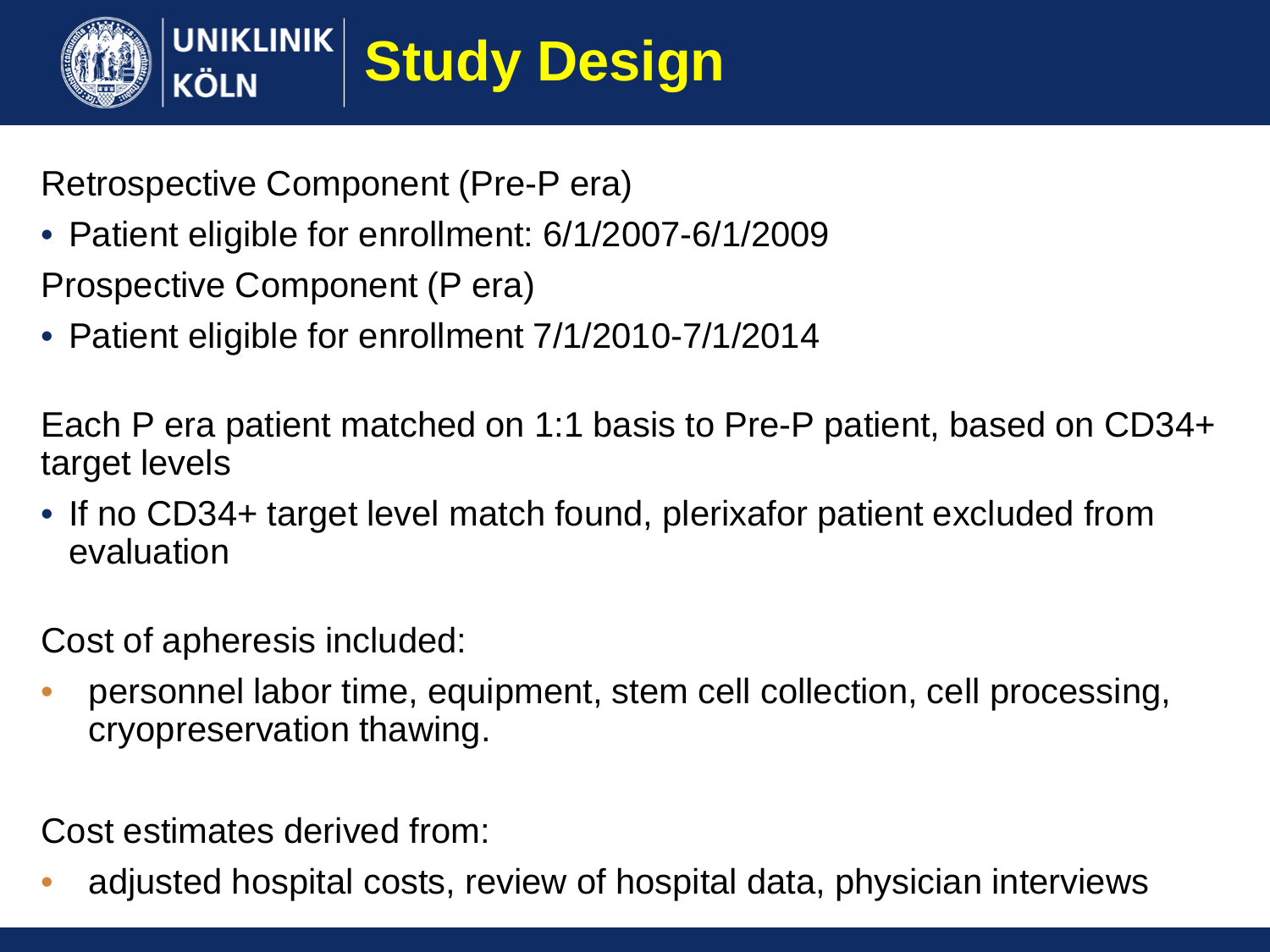

#### **Study Endpoints &**  KÖLN **Statistical Evaluation**

#### **Primary endpoint: time and resources for PBSC mobilization, using two main variables**

- Mean time to perform apheresis & mean cost per patient
- Findings from prospective costing analysis applied to retrospective data to compare time & effort for matched patients
- Patients matched based on number of chemotherapy courses received

#### **Secondary endpoints included**

- # visits for mobilization
- # days receiving mobilizing agents
- # & duration apheresis sessions
- time from apheresis to transplant
- transplant outcome
- attainment of CD34+ cell target & days until target met
- Adverse Events during mobilization

#### **Exploratory and descriptive analysis**

Time to perform apheresis per patient at a given hospital Cost of apheresis per patient in terms of costing per site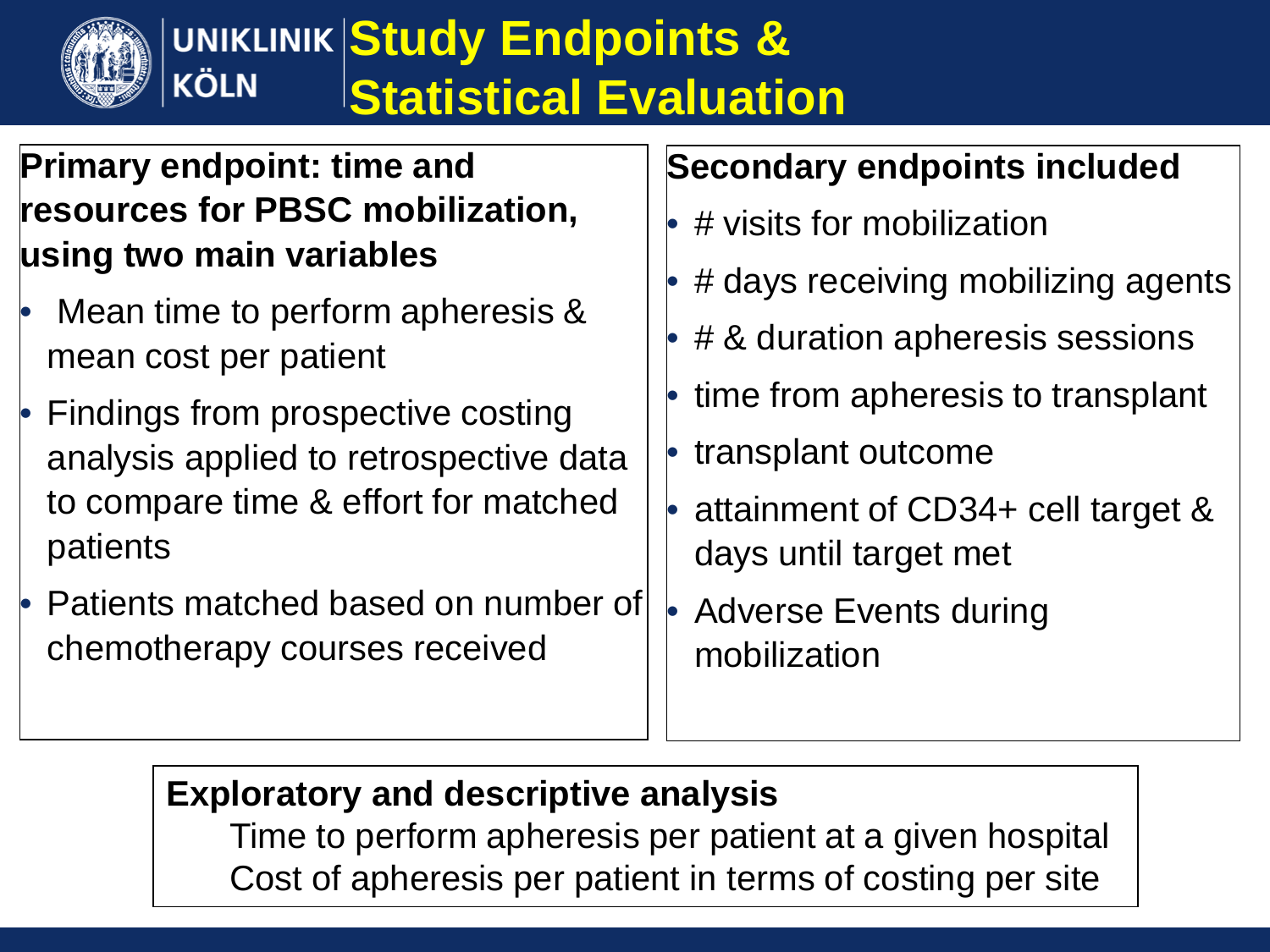

Categorical variables:

• comparisons between Pre-P era & P era patients made using Chi Square or Fisher's Exact, as appropriate

Linear variables:

Student's t-test when data normally distributed; Wilcoxon rank sum used when distributions not normal

Differences between groups considered significant when  $p < 0.05$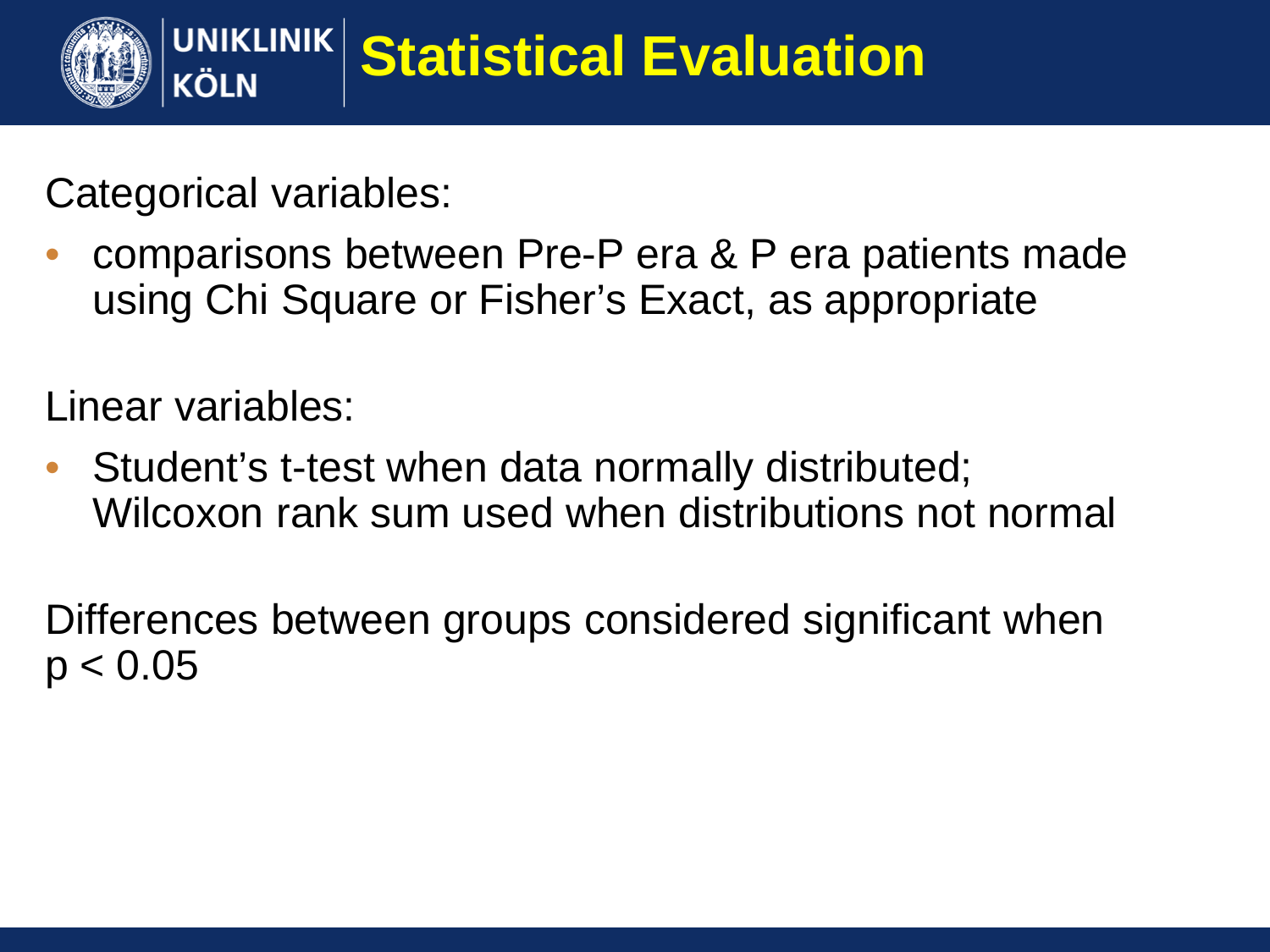#### UNIKLINIK Results-Patient Demographics KÖLN

Pre-P era: 118 NHL pts identified as poor mobilizers & underwent at least one apheresis session

P era: 134 patients with CD34+ cell count  $<$  20 cells/ $\mu$ l and who underwent at least one apheresis session identified

Demographic characteristics of two patient groups comparable

• Diffuse large B-cell lymphoma most common subtype (38-40%), followed by follicular lymphoma (22-24% and mantle cell lymphoma (13-14%)

|                                          | <b>Pre-plerixafor</b><br>era<br>$(n=118)$ | <b>Plerixafor era</b><br>$(n=134)$ | P<      |
|------------------------------------------|-------------------------------------------|------------------------------------|---------|
| <b>Mean Age in years (SD)</b>            | 54 (12)                                   | 56 (11)                            | 0.26(a) |
| Gender N (%)                             |                                           |                                    | 0.83(c) |
| <b>Male</b>                              | 46 (39%)                                  | 54 (40%)                           |         |
| <b>Female</b>                            | 72 (61%)                                  | 80 (60%)                           |         |
|                                          |                                           |                                    |         |
| <b>Nation</b>                            |                                           |                                    | 0.70(c) |
| France $- N$ (%)                         | 59 (50%)                                  | 63 (47%)                           |         |
| Germany – N (%)                          | 39 (33%)                                  | 51 (38%)                           |         |
| Italy – $N$ (%)                          | 20 (17%)                                  | 20 (15%)                           |         |
|                                          |                                           |                                    |         |
| <b>NHL subtype</b>                       |                                           |                                    | 0.93(c) |
| Follicular - N (%)                       | 26 (22%)                                  | 32 (24%)                           |         |
| Diffuse – N $(\%)$                       | 45 (38%)                                  | 54 (40%)                           |         |
| Mantle - N $(\sqrt[6]{6})$               | 17 (14%)                                  | 18 (13%)                           |         |
| Other $- N$ (%)                          | 30 (25%)                                  | 30 (22%)                           |         |
|                                          |                                           |                                    |         |
| Disease Stage at<br><b>Diagnosis</b>     |                                           |                                    | 0.51(c) |
| $1 - n$ (%)                              | 6(5%)                                     | 6(4%)                              |         |
| $II - n$ (%)                             | 9(8%)                                     | 19 (14%)                           |         |
| $III - n(\%)$                            | 16 (14%)                                  | 18 (13%)                           |         |
| $IV - n$ (%)                             | 81 (69%)                                  | 87 (65%)                           |         |
| Unknown $-$ n $(\%)$                     | 6(5%)                                     | 4(3%)                              |         |
|                                          |                                           |                                    |         |
| <b>Mean Chemotherapy</b><br>courses (SD) | 1.2(0.6)                                  | 1.2(0.6)                           | 0.14(b) |
| <b>Mean Chemotherapy</b><br>Days (SD)    | 4.2(5.7)                                  | 4.6(5.6)                           | 0.04(b) |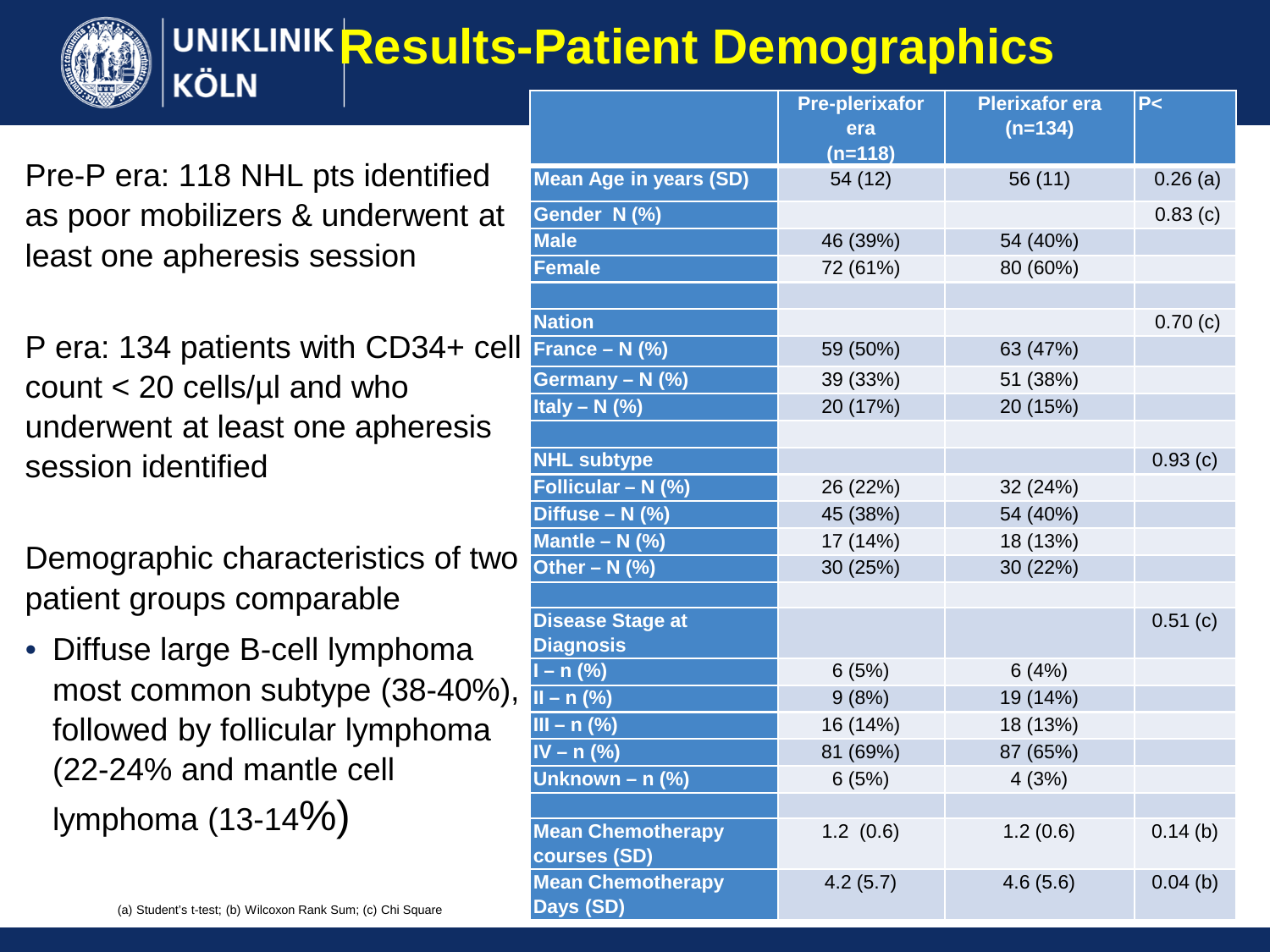

### **Results- Apheresis**

Initial CD34+ cell count significantly higher in patients from Pre-P era compared with P era ( (p < 0.001)

However, CD34+ cell yield significantly higher after first apheresis session for P era patients ( $p < 0.001$ )

Total CD34+ cell yield similar between groups (p=0.73)

More patients reached 2x10<sup>6</sup> cells/kg in P era as compared to Pre-P era (91% vs 83%; p=0.06)

|                                                                          | <b>Pre-plerixafor</b><br>era<br>$(n=118)$ | <b>Plerixafor era</b><br>$(n=134)$ | P<          |
|--------------------------------------------------------------------------|-------------------------------------------|------------------------------------|-------------|
| <b>Mean Initial peripheral</b><br>CD34+ count (cells/µl) (SD)            | 12.6(5.5)                                 | 8.7(4.9)                           | $0.001$ (b) |
| <b>Mean Number of apheresis</b><br>sessions (SD)                         | 2.2(1.0)                                  | 1.6(0.7)                           | $0.001$ (b) |
| <b>Mean Total Apheresis</b><br><b>Blood Volume (SD)</b>                  | 25.5(12.5)                                | 18.6 (10.3)                        | $0.001$ (b) |
| <b>Mean Total minutes of</b><br>apheresis (SD)                           | 461 (216)                                 | 350 (150)                          | $0.001$ (b) |
| <b>Mean Estimated apheresis</b><br>cost in $\epsilon$ (SD)               | 6212 (2674)                               | 4457 (1860)                        | $0.001$ (b) |
| Mean CD34+ cells, total<br>$(x10^6$ cells/kg) (SD)                       | 4.4(2.9)                                  | 4.4(2.6)                           | 0.73(b)     |
| Mean CD34+ cells, first<br>apheresis (x10 <sup>6</sup> cells/kg)<br>(SD) | 2.3(2.3)                                  | 3.2(2.2)                           | $0.001$ (b) |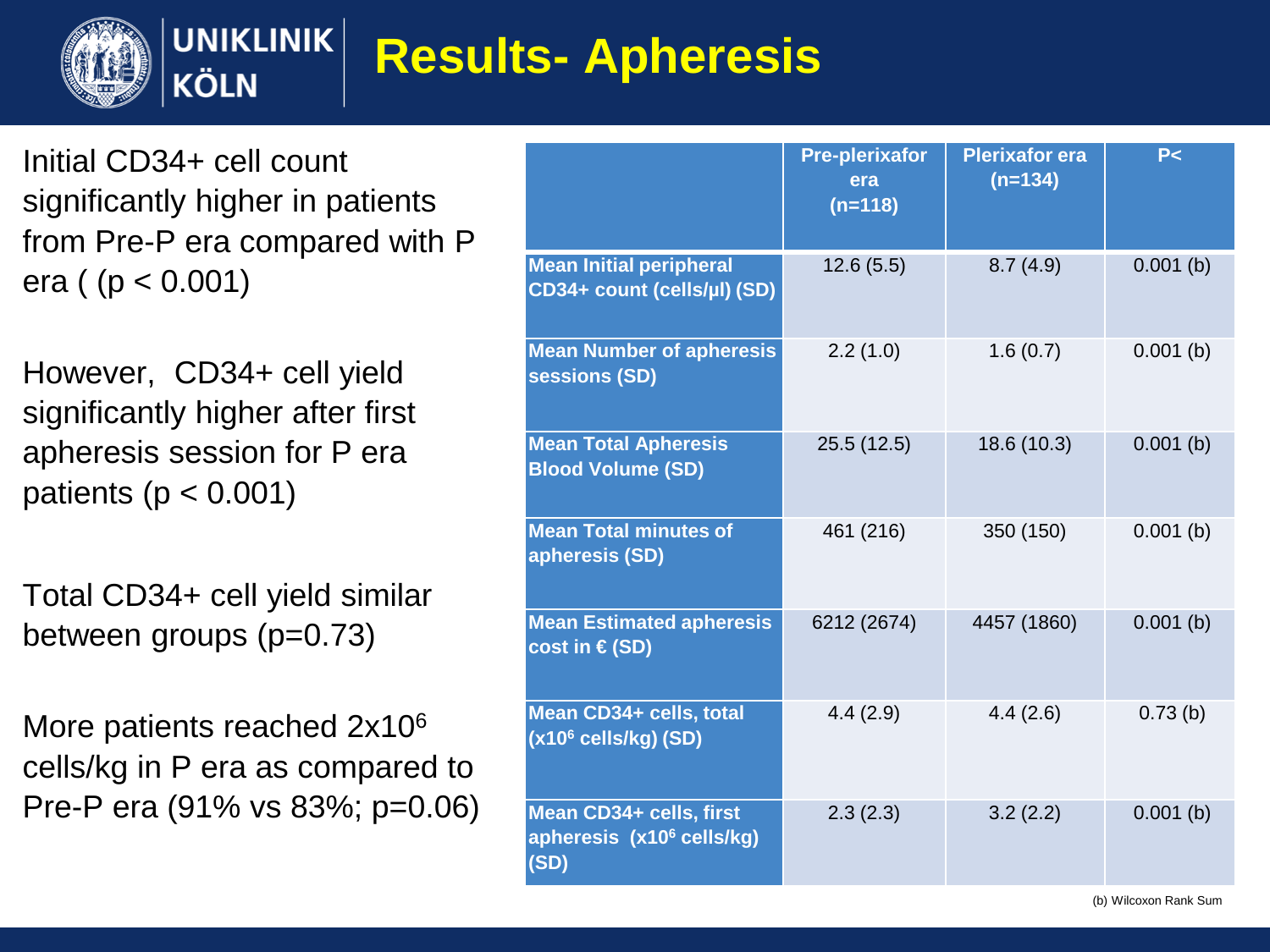

Time-motion analysis for prospectively enrolled patients yielded similar results for time spent on apheresis from the retrospective data.

| An additional 30 minutes was spent on apheresis equipment set-up and cleaning

Despite lower CD34+ cell count in P era, apheresis outcome measures favored P era patients:

- | Underwent fewer apheresis sessions (p < 0.001)
- | Spent less time on apheresis (p<0.001)
- | Which led to a reduction in costs associated with apheresis from €6,212 to €4457 (p < 0.001)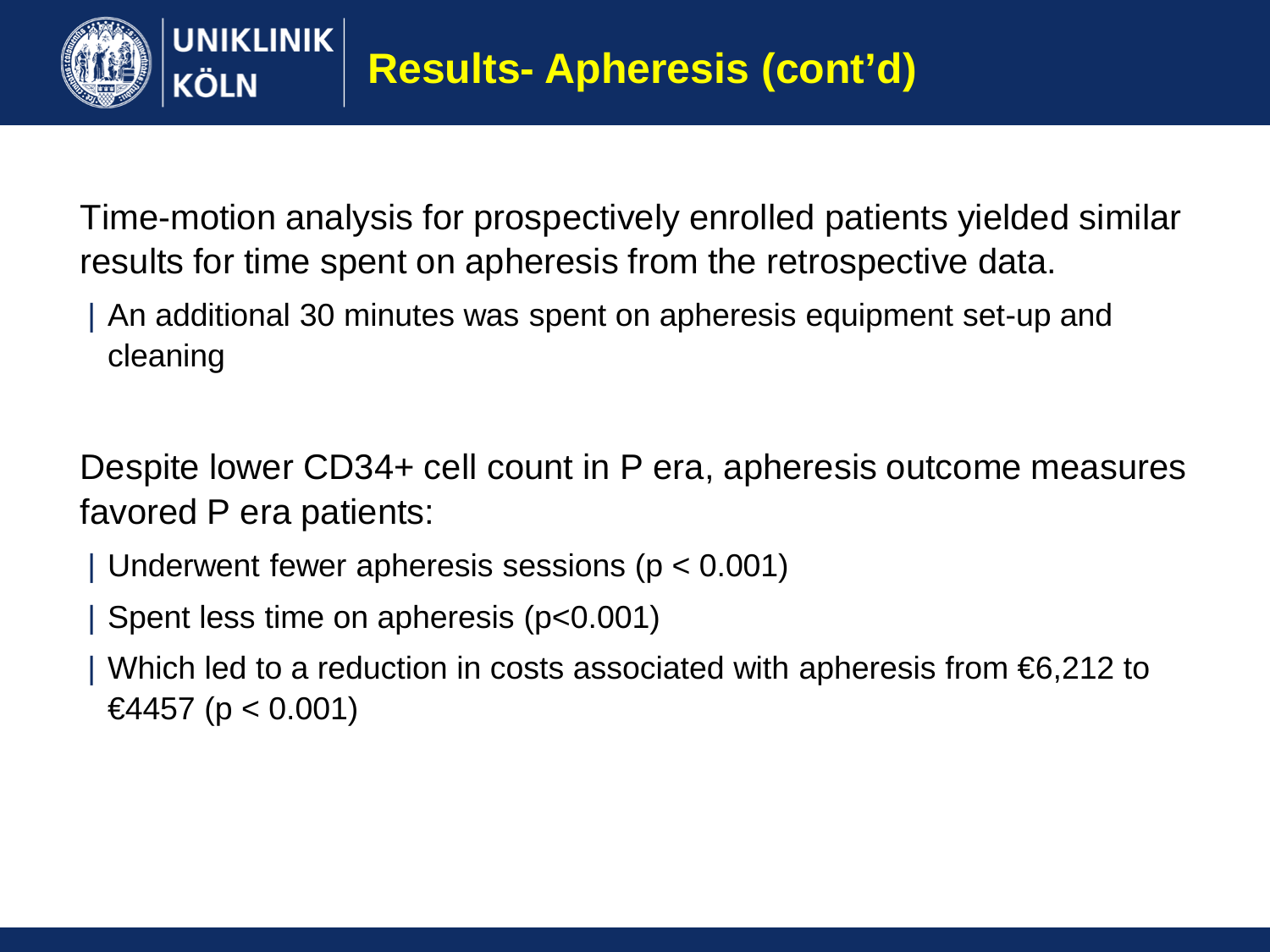#### **UNIKLINIK Sub-Population Analyses**

Forty patients in Pre-P era and 88 patients P era identified with initial CD34+ count ≤ 10 cells/µl

**KÖLN** 

Among these patients, apheresis outcomes favored P era, including total CD34+ yield  $(p < 0.02)$ 

Matched pair analysis carried out in which each P era patient matched with a patient from Pre-P era from same center and with same CD34+ cell levels

• Analysis results in agreement with analysis on full population

|                                                                          | <b>Pre-plerixafor</b><br>era<br>$(n=40)$ | <b>Plerixafor era</b><br>$(n=88)$ | P<          |
|--------------------------------------------------------------------------|------------------------------------------|-----------------------------------|-------------|
| <b>Mean Initial peripheral</b><br>CD34+ (cells/µl) (SD)                  | 6.4(3.3)                                 | 5.7(2.7)                          | 0.10(b)     |
| <b>Mean Number of apheresis</b><br>sessions (SD)                         | 2.2(0.9)                                 | 1.6(0.6)                          | $0.001$ (b) |
| <b>Mean Total apheresis</b><br>blood volume (I) (SD)                     | 27.2(13.9)                               | 19.6(10.7)                        | $0.001$ (b) |
| <b>MeanTotal minutes of</b><br>apheresis (SD)                            | 456(207)                                 | 361(151)                          | $0.001$ (b) |
| <b>Mean Estimated apheresis</b><br>cost in $\epsilon$ (SD)               | 6174(2455)                               | 4622(1845)                        | $0.001$ (b) |
| Mean CD34+ cells, total<br>$(x10^6 \text{ cells/kg})$ (SD)               | 3.2(2.0)                                 | 4.2(2.2)                          | $0.001$ (b) |
| Mean CD34+ cells, first<br>apheresis (x10 <sup>6</sup> cells/kg)<br>(SD) | 1.5(1.4)                                 | 2.7(1.4)                          | $0.001$ (b) |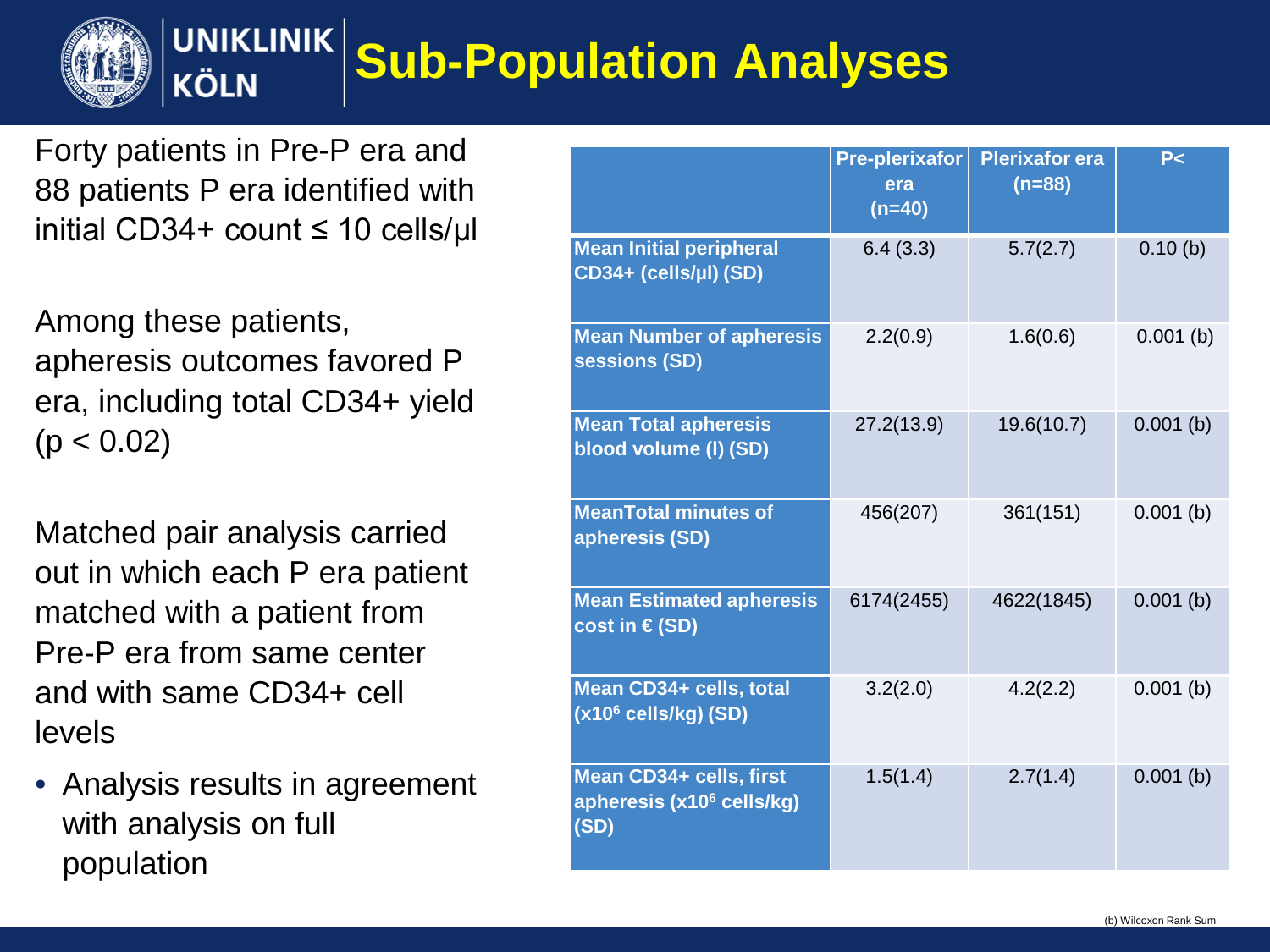

### **Select Outcomes Analysis by Country**

At a country level, some differences were observed

French data mimics overall results, while reductions in time and effort were more modest for German sites

At single Italian site, introduction of plerixafor reduced number of apheresis sessions and time spent on apheresis and tCD34+ cell yield significantly higher in the P era



*Mean numbers shown for Pre-P and P era (SD); a) Mean number of apheresis sessions b) Mean number of minutes spent on apheresis c) mean number of first apheresis yield. d) mean apheresis costs*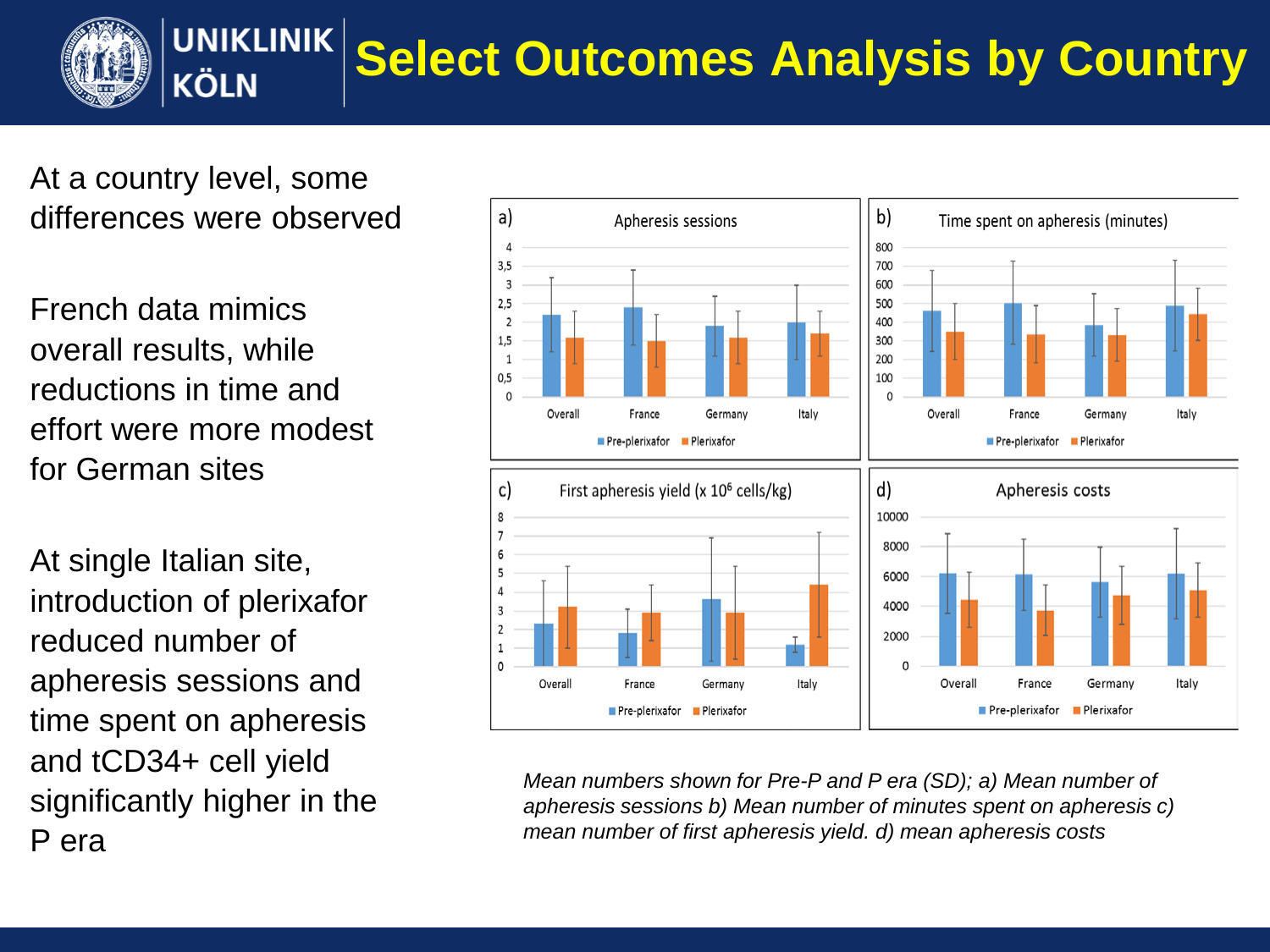

Only analyzed cost and effort associated with apheresis

• Costs associated with hospitalization, mobilization or remobilization, transplantation, platelet and RBC infusions and other posttransplantation care were not taken into account

Only impact of plerixafor on apheresis analyzed, which was thought to be more comparable between institutions

- Some country and/or institution specific differences persisted: not all sites use plerixafor preemptively in all patients with CD34+ levels < 20 cells/µl.
- Some patients may proceed to the first apheresis session and receive plerixafor only if the initial yield is insufficient and this might impact first apheresis yield
- Different sites also used different chemo-mobilization strategies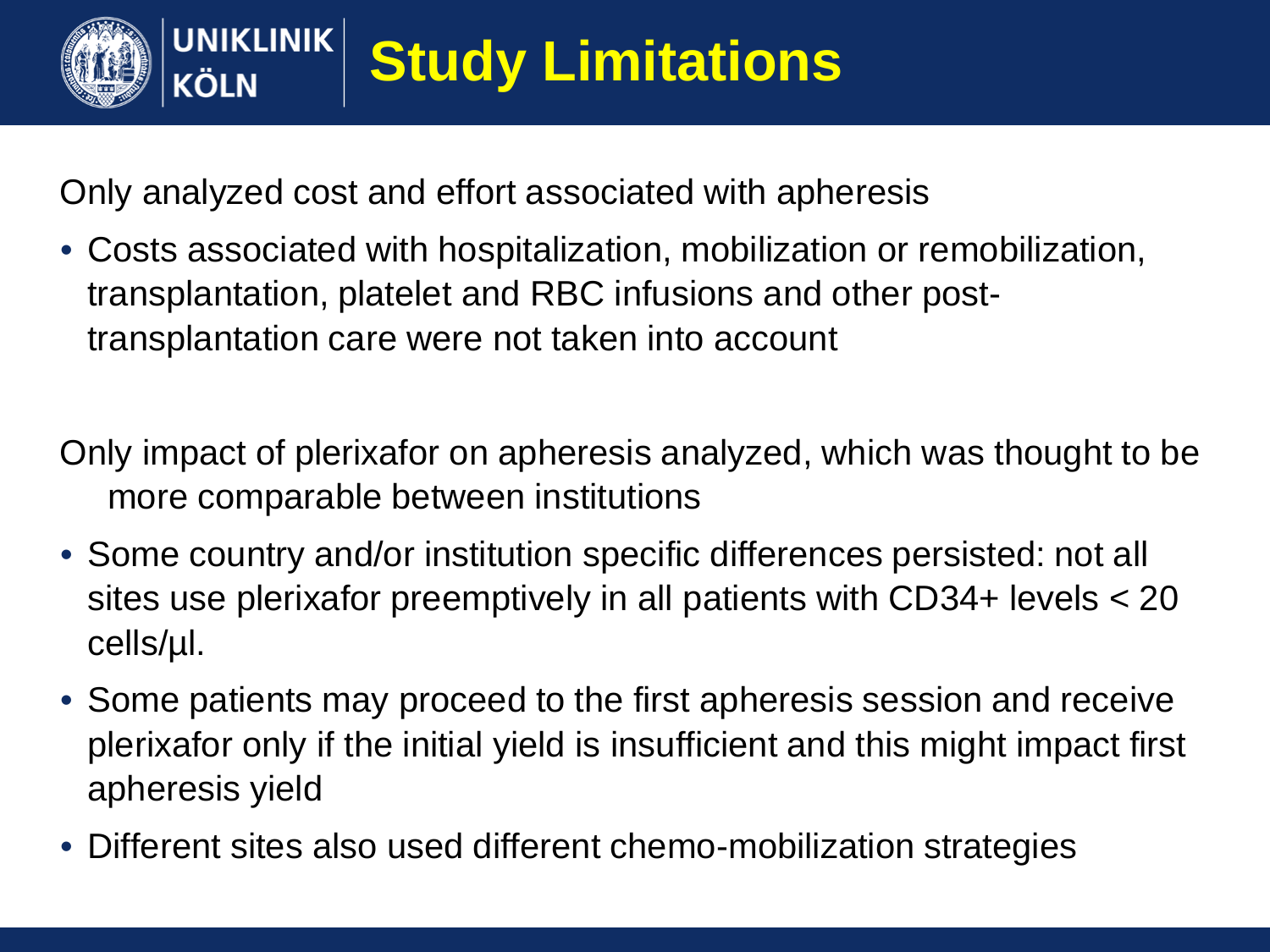

## **Key Findings**

Current study conducted in 10 centers across Germany, France and Italy demonstrated positive impact of plerixafor on clinical outcomes

- With plerixafor, highly statistically significant reductions (p<0.001) across apheresis activities achieved , including mean total # apheresis sessions
- Total apheresis CD34+ cells yield not significantly different between groups. However, after first apheresis, statistically more CD+ 34 cells collected in P era group compared with Pre-P era group (p<0.001)
	- | Patients in P era had significantly (30%) lower cell count before apheresis, indicating comparable cell yield a success
- Highly statistically significant reductions (p<0.001) in calculated apheresis costs for plerixafor groups in all countries, with mean cost reductions between €866 and €2385
- Costing analyses at different study sites resulted in average cost per apheresis session  $€2,515$  for France,  $€2,928$  for Germany,  $€3,089$  for Italy
- Average apheresis cost across the three nations was  $\epsilon$ 2,844 corresponding to \$3,100, similar to the cost per apheresis session of \$3,200